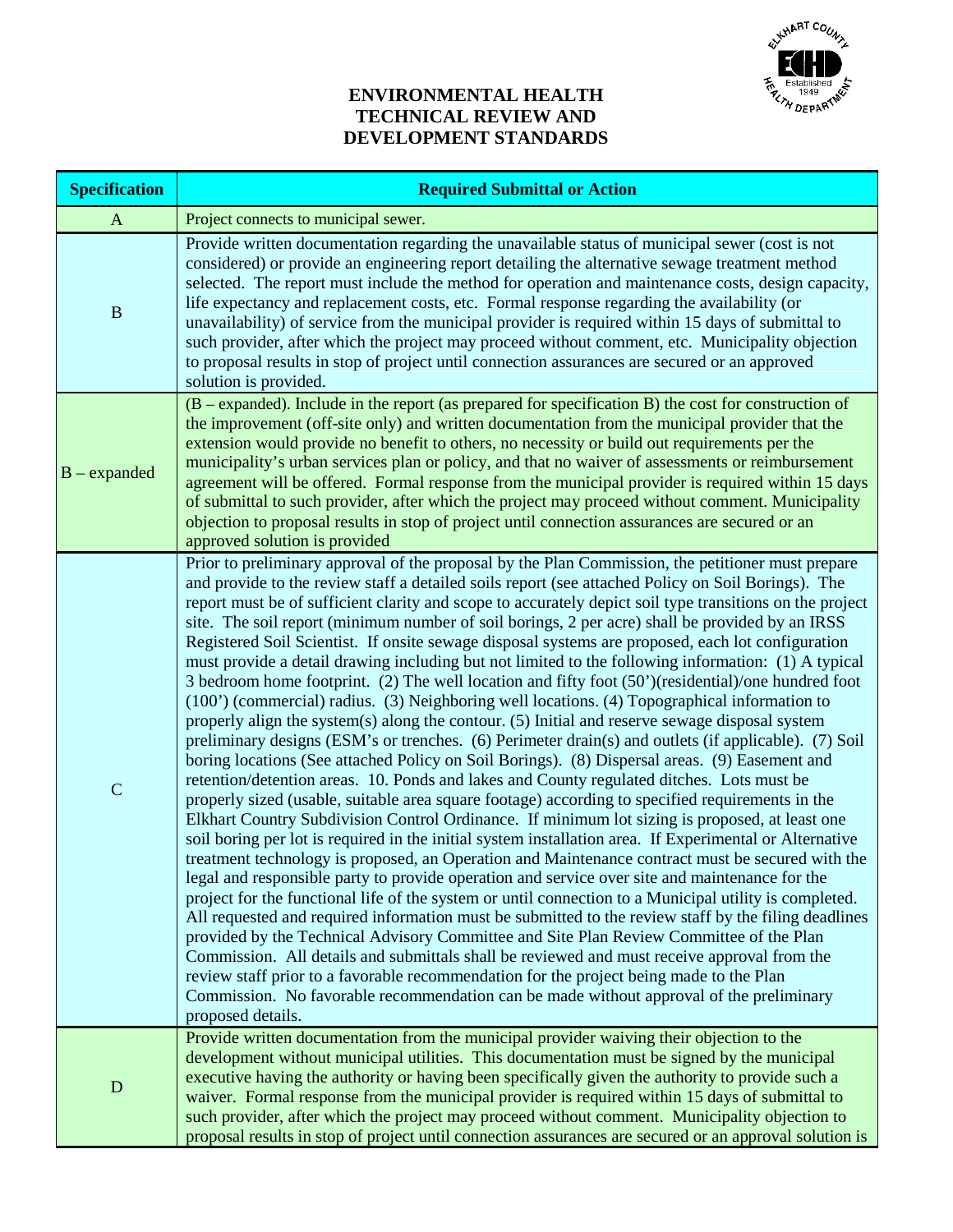|                | provided.                                                                                                                                                                                                                                                                                                                                                                                                                                                                                                                                                                                                                                                                                                                                                                                                                                                                                                            |
|----------------|----------------------------------------------------------------------------------------------------------------------------------------------------------------------------------------------------------------------------------------------------------------------------------------------------------------------------------------------------------------------------------------------------------------------------------------------------------------------------------------------------------------------------------------------------------------------------------------------------------------------------------------------------------------------------------------------------------------------------------------------------------------------------------------------------------------------------------------------------------------------------------------------------------------------|
| E              | Provide an analysis of the average depth(s) of three $(3)$ existing wells within 100' of the project<br>site. Provide baseline water quality analysis and well development logs for a minimum of three (3)<br>wells on adjacent property. Test for the following parameters:<br>$\Box$ Others as the need arises.<br>$\Box$ Nitrates<br>Preferred sample locations are wells up gradient (relative to groundwater movement) of the<br>project site.                                                                                                                                                                                                                                                                                                                                                                                                                                                                  |
| $\overline{F}$ | Provide a minimum of two (2) soil borings with descriptions on each proposed building lot or<br>development site within the initial reserve system area. Provide details as described in<br>specification C. If the project requires ISDH approval, provide the technical data sheet criteria<br>prepared by the ISDH Sanitary Engineering Staff. This information can be compiled within a<br>single report and combined with the submittal required for specification B and/or. E. Provide<br>current aerial photo (GIS)/Map of the project area.                                                                                                                                                                                                                                                                                                                                                                  |
| $\mathbf G$    | Provide documentation from the municipal well field operator that any objection to the project has<br>been waived. Documentation must be signed by the municipal executive having the authority or<br>has been specifically given the authority to provide such a waiver. Formal response from the<br>municipal provider is required within 15 days of submittal to such provider, after which the project<br>may proceed without comment. Municipality objection to proposed results in stop of project until<br>connection assurances are secured or an approved solution is provided.                                                                                                                                                                                                                                                                                                                             |
| H              | Provide detailed information including exact location of the flood hazard boundary as it relates to<br>areas reserved for onsite systems. The infiltrative surface of all onsite systems must reside at or<br>above the 100 YR Flood Plain Elevation. Provide information detailing the developers plan for<br>vertical isolation for absorption fields, relative to the base flood elevation as referenced on the<br>appropriate map panel or F.I.R.M. Provide benchmark and 100 YR Flood Plain Elevations for<br>reference on lots within the project boundary.                                                                                                                                                                                                                                                                                                                                                    |
| $\mathbf I$    | Provide detailed information related to the exact location of the initial system installation on each<br>lot as related to existing trees ten (10) inches in diameter or greater. Also, demonstrate that each<br>lot has adequate reserve area for replacement of the absorption field. Provide exact locations for<br>the reserve replacement. Provide information as to the developers plan for ensuring that each<br>system is protected from disturbance (filling, compaction, vehicular traffic, etc.) and installed in<br>undisturbed soil. Provide information explaining the developers' methods or policy for advising<br>new lot owners in maintenance and operation of the systems proposed and limitations indicated in<br>the soil, water or flood plain analysis. This information can be compiled within a single report and<br>combined with the submittal required for specification B, C, E and F. |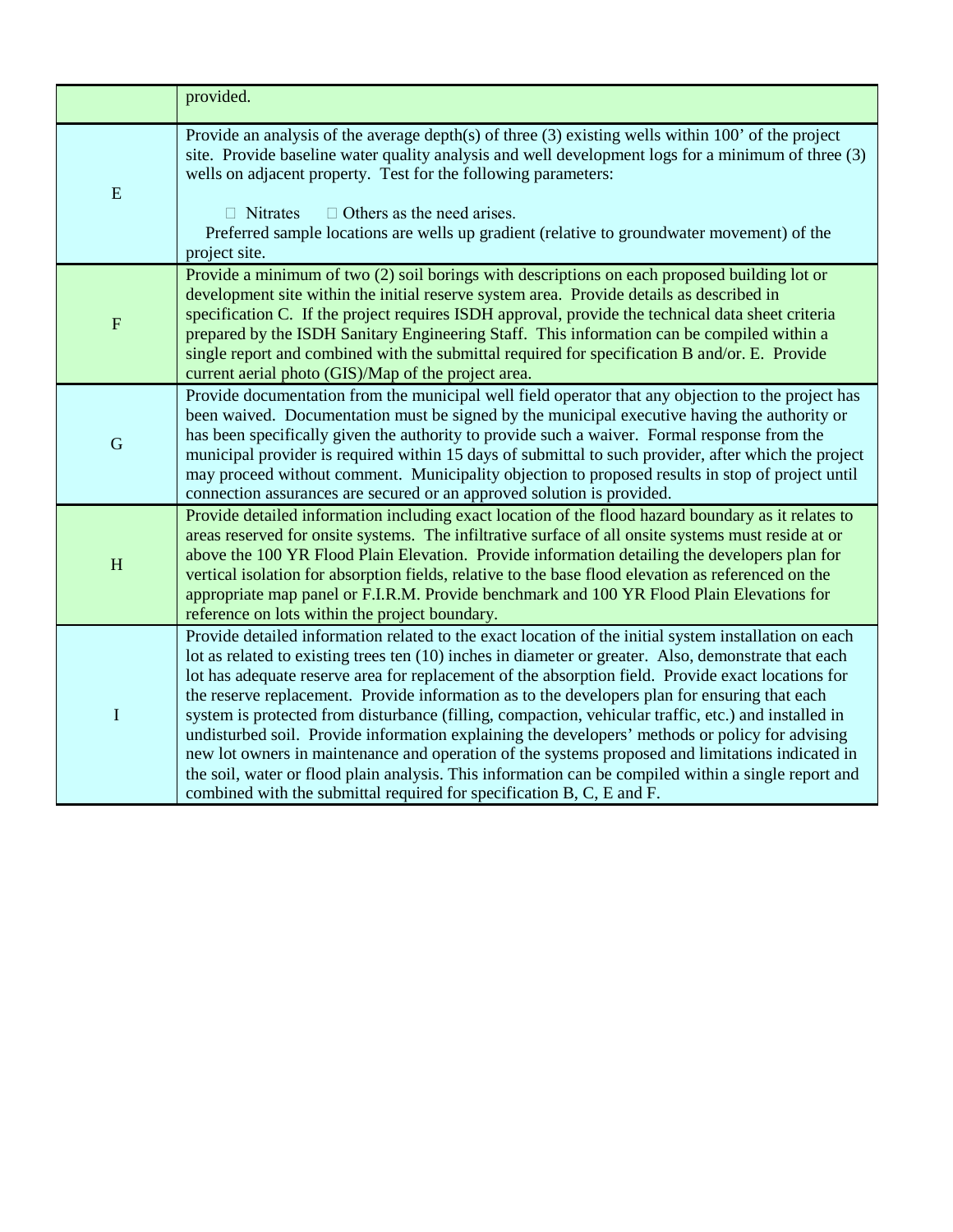### **Category One – Proximity to Existing Sewer**

| <b>Rank</b>    | <b>Specification</b> | <b>Comments</b> |
|----------------|----------------------|-----------------|
| 5              | A or B               |                 |
| $\overline{4}$ | A or B expanded      |                 |
| 3              | A or B (expanded)    |                 |
| $\overline{2}$ | A or C               |                 |
|                | $\subset$            |                 |

### **Category Two – Proximity to Urban Services Boundary**

| <b>Rank</b>    | <b>Specification</b>        | <b>Comments</b> |
|----------------|-----------------------------|-----------------|
| 5              | A                           |                 |
| $\overline{4}$ | A or B                      |                 |
| 3              | A or B (expanded)           |                 |
| 2              | $\mathcal{C}_{\mathcal{C}}$ |                 |
|                |                             |                 |

# **Category Three – Proximity to Annexation Plan Boundaries**

| <b>Rank</b>    | <b>Specification</b>          | <b>Comments</b> |
|----------------|-------------------------------|-----------------|
| 5              | A or $(B, C \text{ and } D)$  |                 |
| $\overline{4}$ | A or $(B, C \text{ and } D)$  |                 |
| 3              | A or B (expanded),<br>C and D |                 |
| $\overline{2}$ | $\mathcal{C}$                 |                 |
|                | $\subset$                     |                 |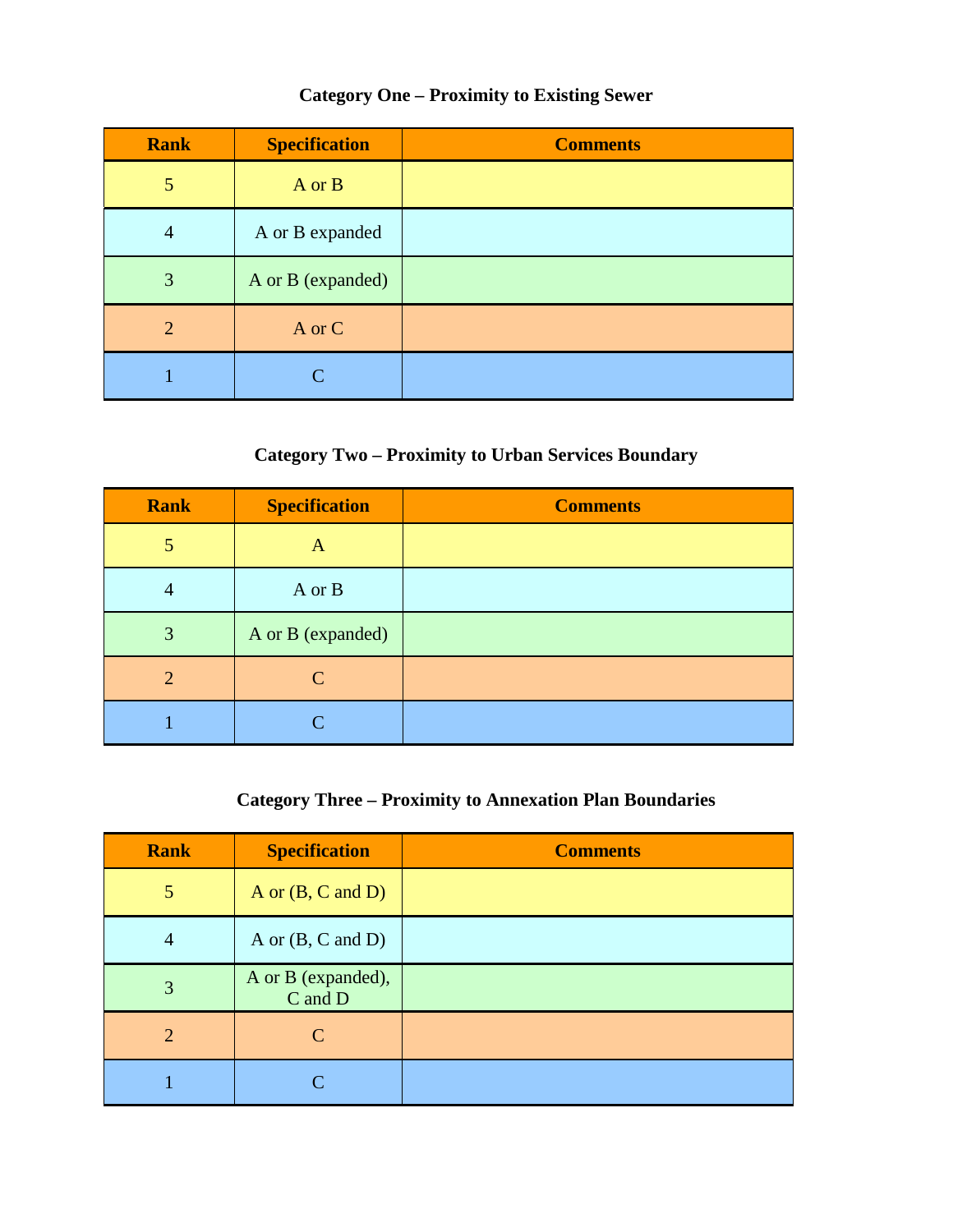### **Category Four – Limitations in Local Aquifer**

| <b>Rank</b>    | <b>Specification</b>          | <b>Comments</b> |
|----------------|-------------------------------|-----------------|
|                | A or B, C & I                 |                 |
| $\overline{4}$ | A or B, C, E and I            |                 |
|                | A or B (expanded),<br>C and D |                 |
|                | A, or B and C                 |                 |

### **Category Five – Soil Survey Profile for Sanitary Facilities**

| <b>Rank</b> | <b>Specification</b>     | <b>Comments</b> |
|-------------|--------------------------|-----------------|
|             | A or B, C, E, F & I      |                 |
|             | A, B expanded, C<br>or D |                 |
|             | A, B expanded or C       |                 |

### **Category Six – Proximity to Surface Water Body**

| <b>Rank</b>    | <b>Specification</b> | <b>Comments</b> |
|----------------|----------------------|-----------------|
| 5              | A or B, C, E, F & I  |                 |
| $\overline{4}$ | A or B, C, E, & I    |                 |
| 3              | A or B and C         |                 |
|                | A or C               |                 |

## **Category Seven – Proximity Wellhead Protection Area Boundaries**

| <b>Rank</b> | <b>Specification</b> | <b>Comments</b> |
|-------------|----------------------|-----------------|
|             |                      |                 |
|             | A or B, C, E, G & I  |                 |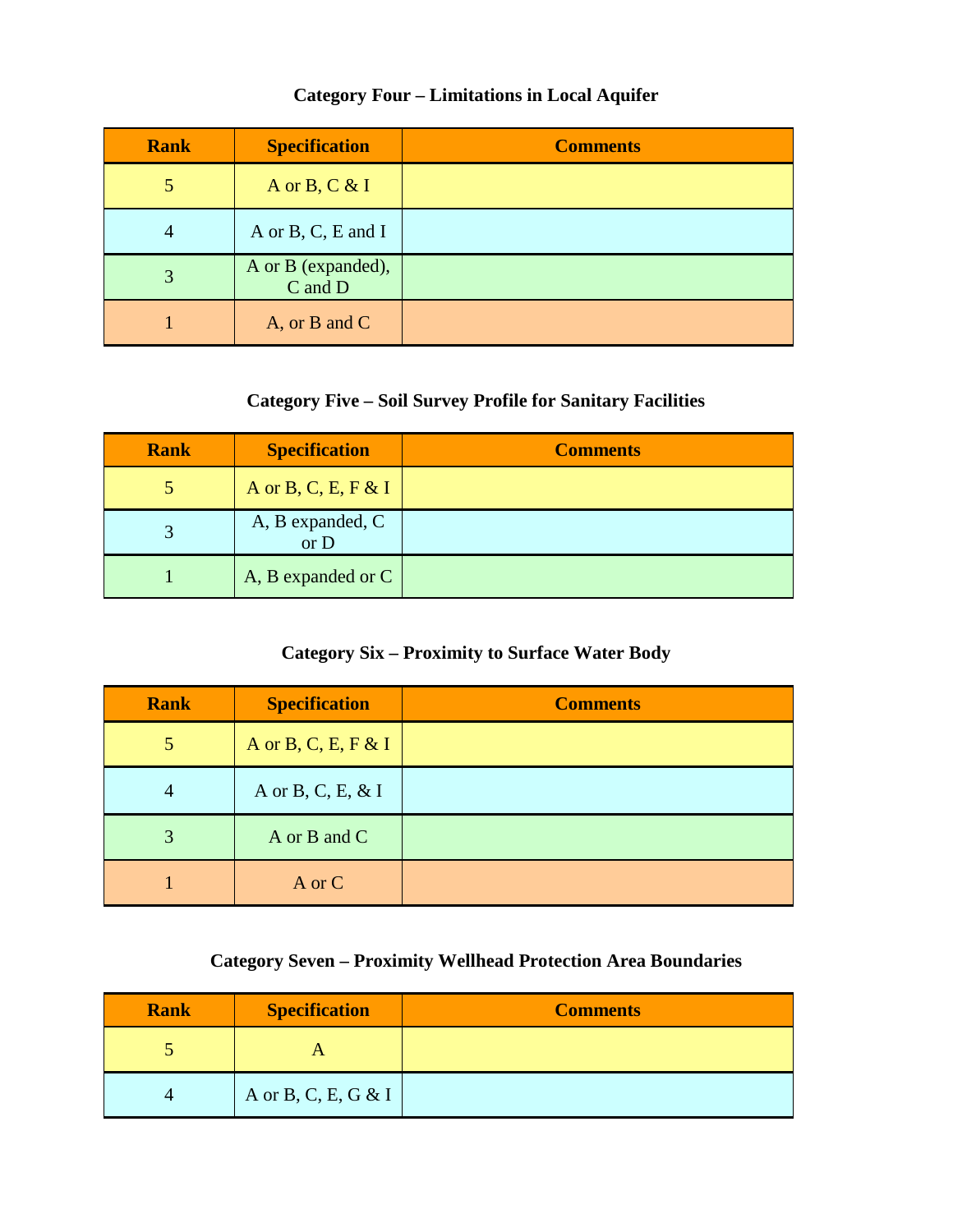| A or B, C, E, G & I |  |
|---------------------|--|
| A or B, C, E, & G   |  |
| A or C              |  |

## **Category Eight – Relative Density (per Acre) Proposed**

| <b>Rank</b>    | <b>Specification</b> | <b>Comments</b> |
|----------------|----------------------|-----------------|
| $\overline{5}$ | A or B, C, E, F & I  |                 |
| $\overline{4}$ | A or B, C, E, F & I  |                 |
| 3              | A or C               |                 |
| 2              | A or C               |                 |
|                | A or C               |                 |

# **Category Nine – Floodplain**

| <b>Score</b> | <b>Specification</b> | <b>Required Submittal or Action</b> |
|--------------|----------------------|-------------------------------------|
|              | A or H               |                                     |
|              | No action required   |                                     |

# **Category Ten – Ground Cover**

| <b>Rank</b> | <b>Specification</b> | <b>Comments</b> |
|-------------|----------------------|-----------------|
|             | A or B, C, F and I   |                 |
|             | A or C               |                 |
|             | A or C               |                 |

PlanningthefutureofsepticsystemsDEVELOPMENTSTANDARDS8\_5\_07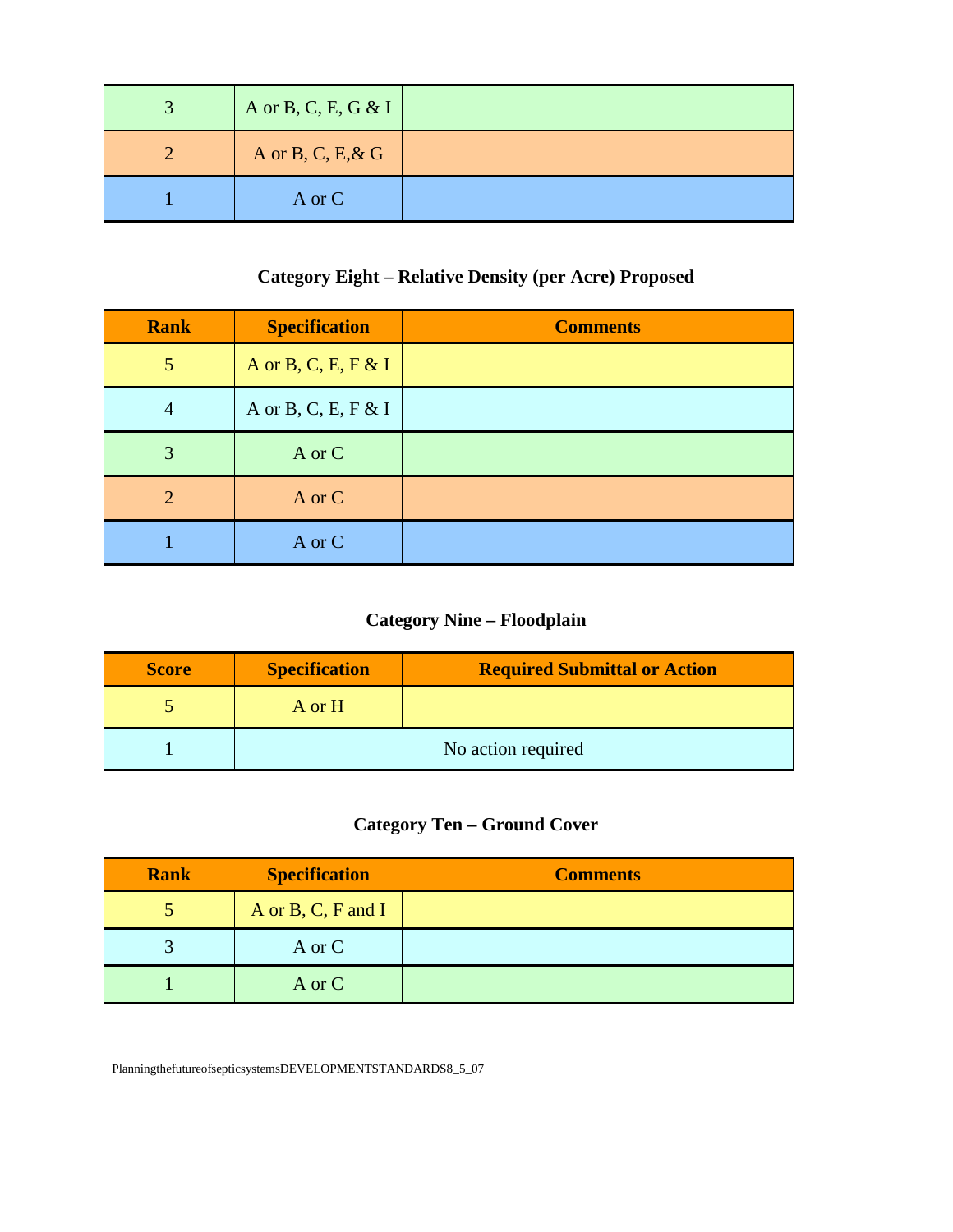Environmental Health Services

4230 Elkhart Road U.S. 33 & C.R. 26 Goshen, Indiana 46526 (574) 875-3391 Fax: (574) 875-3376

Aixsa Perez, M.D.



# POLICY POSITION STATEMENT FOLICY POSITION STATEMENT

#### ONSITE SOIL BORINGS

1. The Environmental Health Services Division will provide one onsite visit to provide soil borings for residential permit applications on individual lots in established recorded subdivisions or single metes and bounds description parcels for an individual owner of property. These onsite visits will take place in the same sequence and priority that we receive the requests. The normal procedure will be to describe the soil and note soil/site limitations in the area of the system installation. The applicant will be instructed to place a flag provided by the Health Department in the system (absorption field) area. If a more suitable area is readily apparent, the Health Department staff may provide additional detail at that location. The department cannot provide soils mapping to large parcels of land. Should the applicant require the mapping of a large parcel or seek a second opinion, they must engage a registered soil scientist.

2. All soil information for commercial or industrial permit applications must be provided by a registered soil scientist listed on the Indiana Registry of Soil Scientists or as otherwise accepted by the Indiana State Department of Health. This information must be provided in the format stipulated by the Indiana State Department of Health.

3. Soil information for proposed residential subdivisions (minor and major) must be provided by a registered soil scientist. Soil information sought for feasibility/suitability purposes prior to sale of tracts or parcels which will not be part of the subdivision control process must be provided by a registered soil scientist

4. The following information is to be included in the soil scientist report, but is not limited to the following:

- a. Soil borings adequate in number to reasonably identify the various soil types present and transition zones.
- b. A full description of each soil horizon including texture, structure and color.
- c. Depth to limiting layer or evidence of soil disturbance.
- d. Depth to seasonal high water or the first indication of soil wetness characteristics.
- e. Where seasonable high water table conditions exist (less than 36 inches), a topographical map must be provided with enough detail to indicate the general slope of the property and where the gravity outlet for a perimeter drain may be located.
- f. A fixed point of reference and drawing with measurements indicating the specific boring locations described.